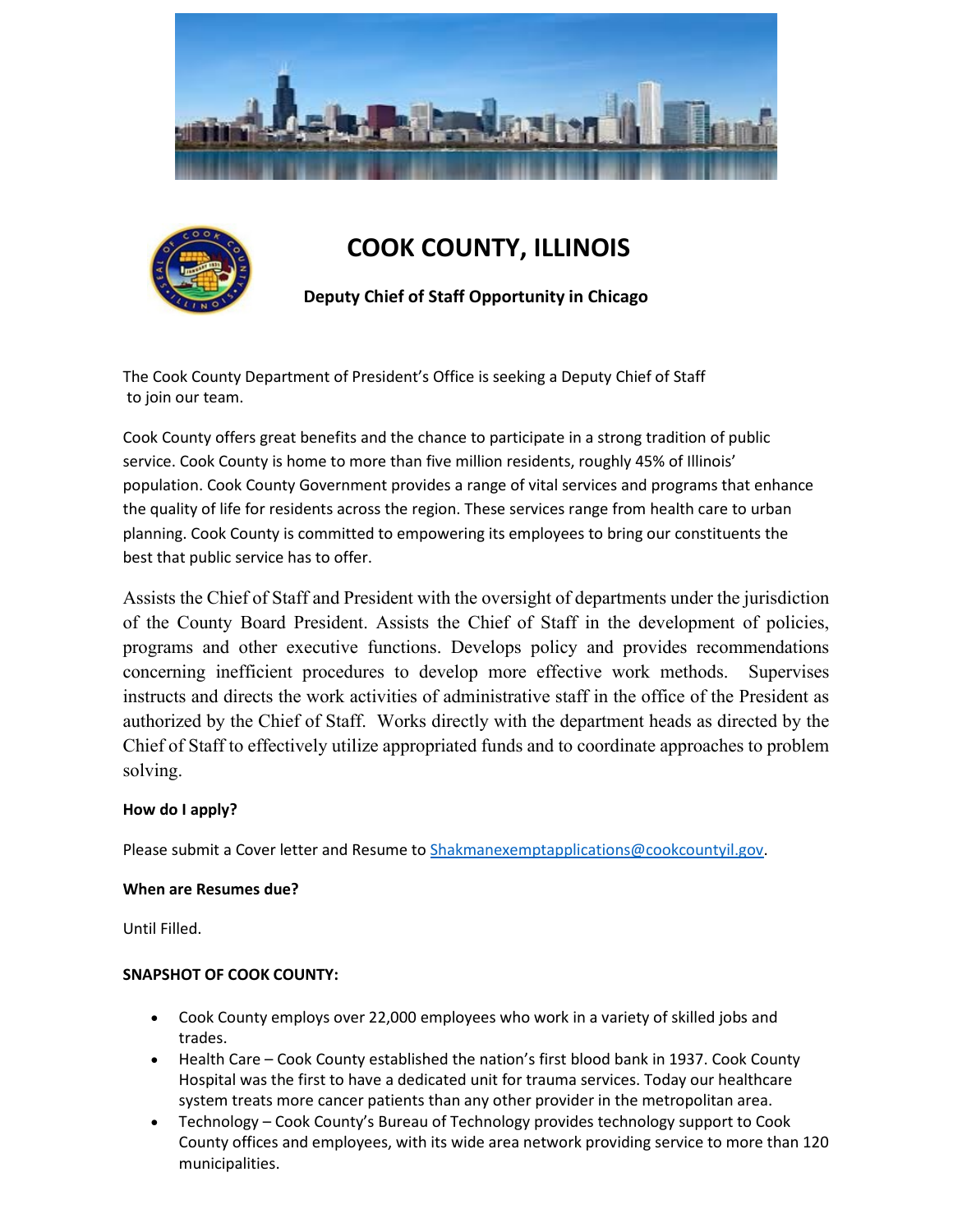- Courts Cook County oversees one of the nation's largest unified criminal and civil justice system and administers the largest single jail site in the country.
- Highway Cook County maintains almost 600 miles of roads and highways.
- Land Cook County assesses the value of more than 1.5 million parcels of taxable land and collects and distributes tax funds as a service for local government taxing bodies.
- Safety Cook County provides vital services to local government, from conducting elections in suburban areas to offering 911 services in unincorporated areas and municipalities.

#### **Location:**

Located in the Loop District of downtown Chicago, one of the most formidable business districts in the world, the area has an astounding number of cultural foundations, stunning parks such as Millennial Park and Maggie Daley Park, steps away from the Chicago Riverwalk, award-winning restaurants and plenty of shopping!

In addition, Chicago is serviced by multiple bus and train lines for public transportation from the suburbs to the city, taxis are plentiful, public parking garages for motorist, and bicycle share rentals and local bike lanes for bicyclist.

#### **Benefits:**

Cook County employees have access to a variety of benefits, including:

- Medical and Pharmacy Plans
- Dental Plans
- Vision Plan
- Flexible Spending Accounts Health Care and Dependent Care
- Life Insurance Group Term and Supplemental Life
- Commuter Benefits
- Pre-paid Legal Services
- Retirement Benefits

#### **Post Offer testing:**

**This position requires successful completion of post-offer tests, which may include a background check, drug screen and medical examination.**

PURSUANT TO EXECUTIVE ORDER 2021-1 AND COOK COUNTY'S MANDATORY COVID-19 VACCINATION POLICY, THE SELECTED CANDIDATE WILL BE REQUIRED TO EITHER **SUBMIT PROOF OF FULL VACCINATION OR A REQUEST FOR REASONABLE ACCOMMODATION PRIOR TO THE START OF EMPLOYMENT.** PLEASE CLICK THE FOLLOWING HYPERLINKS FOR THE FULL TEXT OF EXECUTIVE ORDER 2021-1 AND THE COOK COUNTY MANDATORY COVID-19 VACCINATION POLICY.

[EXECUTIVE ORDER 2021-1](https://www.cookcountyil.gov/agency/office-president)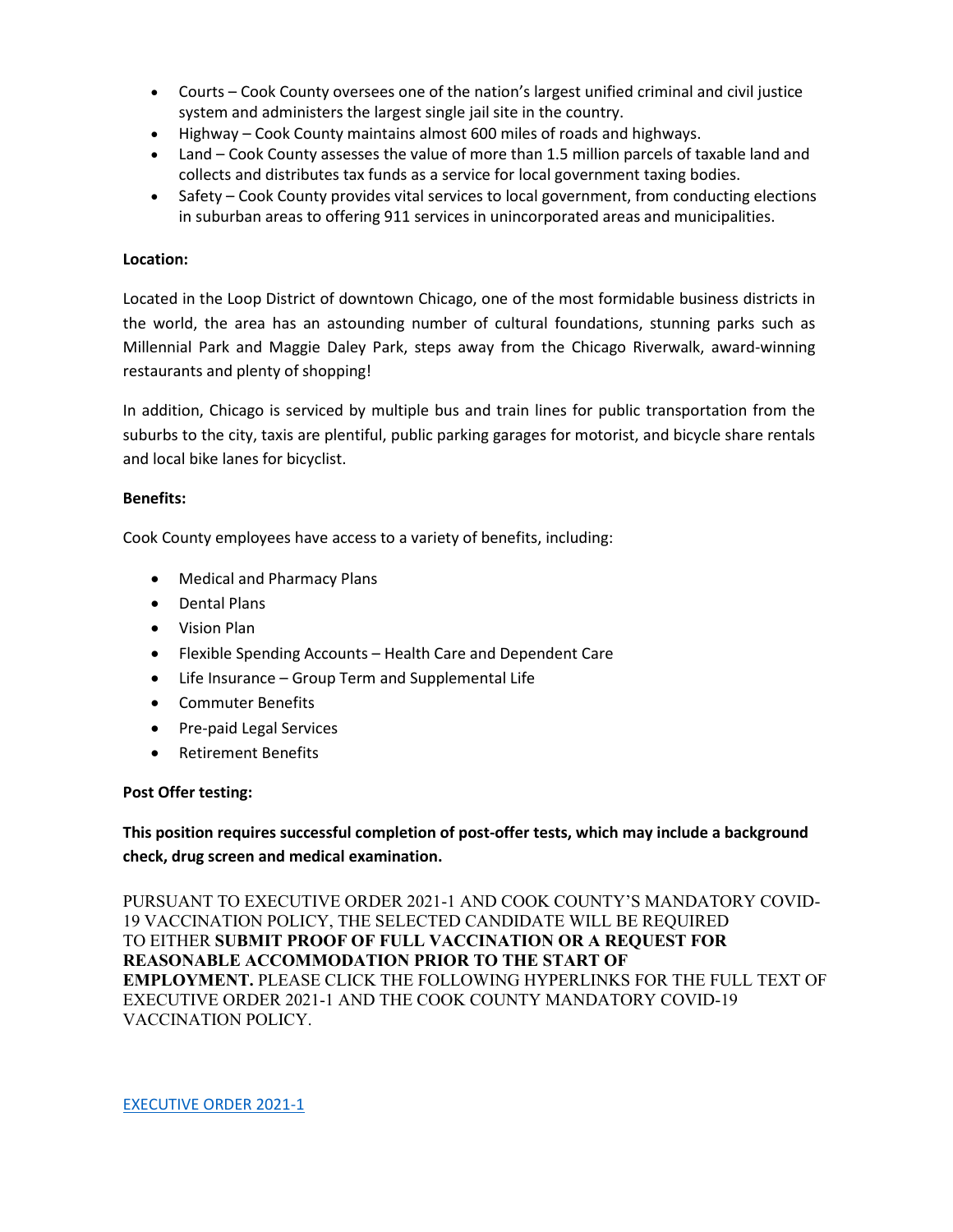# **COUNTY OF COOK**



## **Bureau of Human Resources**

118 N. Clark Street, Room 840 Chicago IL 60602

| Job Code:        | 4771                    |
|------------------|-------------------------|
| Job Title:       | Deputy Chief of Staff   |
| Salary Grade:    | 24                      |
| Bureau:          | Office of the President |
| Department:      | Office of the President |
| Dept. Budget No. | 1010                    |
| Position I.D.    | 0114796                 |
| Shakman Exempt   |                         |

## **Characteristics of the Position**

Assists the Chief of Staff and President with the oversight of departments under the jurisdiction of the County Board President. Assists the Chief of Staff in the development of policies, programs and other executive functions. Develops policy and provides recommendations concerning inefficient procedures to develop more effective work methods. Supervises instructs and directs the work activities of administrative staff in the office of the President as authorized by the Chief of Staff. Works directly with the department heads as directed by the Chief of Staff to effectively utilize appropriated funds and to coordinate approaches to problem solving.

## **Key Responsibilities and Duties**

Assists the Chief of Staff and President in the development of policies, programs and other executive functions to ensure that county policies are enforced.

Assists the Chief of Staff and oversees the accuracy and timeliness of budget preparation for all departments as well as coordinates acquisition of materials and payment for services provided to the Office of the President.

May be requested to approve payroll sheets, requisitions and determine appropriateness of major purchases to meet the operational needs of the department.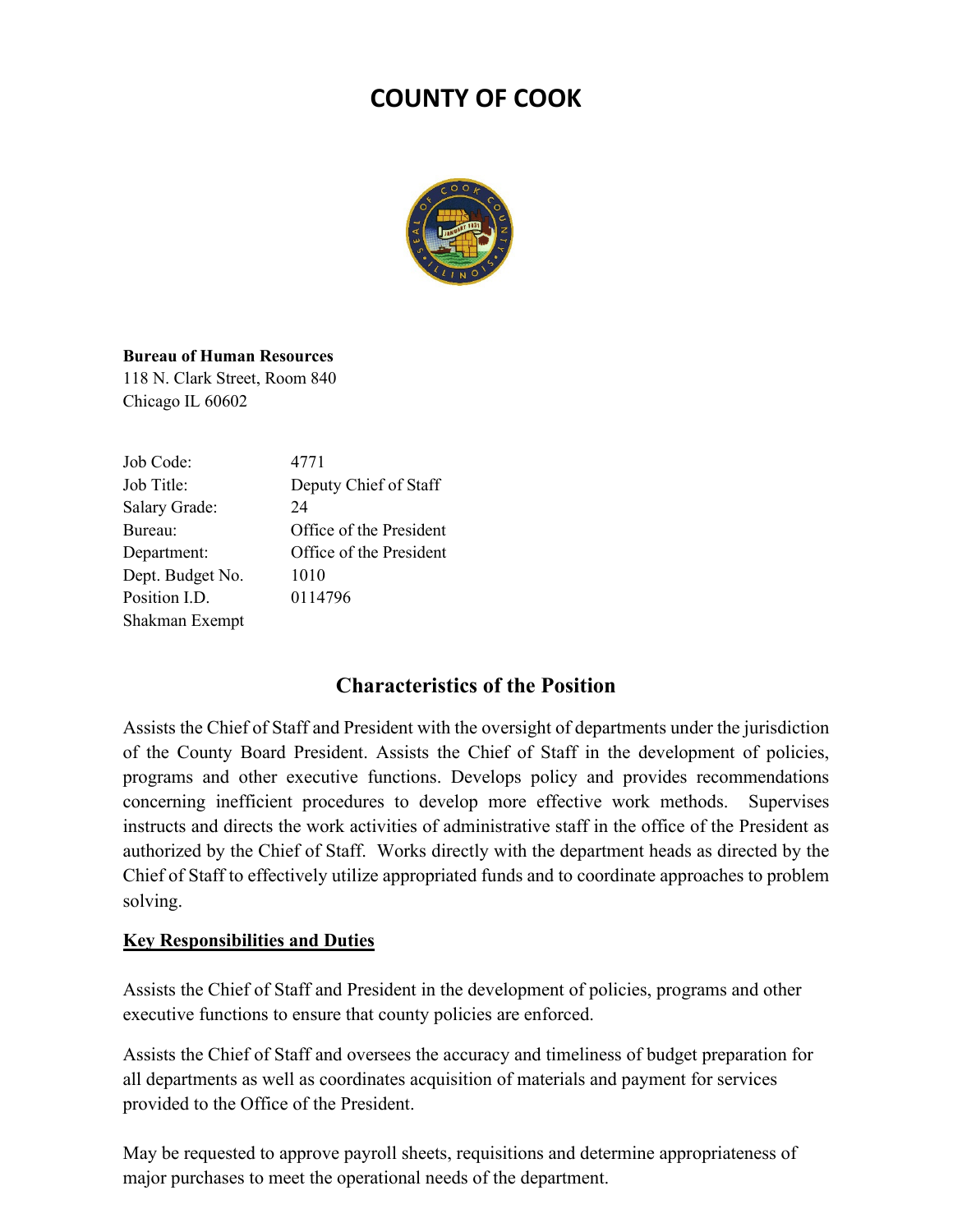Ensures that the department has the necessary resources to perform duties and fulfill all expectations.

Assigns confidential/special work projects to County departments as authorized by the President or Chief of Staff in order to fulfill the goals and objectives of the Cook County President, Board of Commissioners.

Assists the Chief of Staff with reviewing the accuracy and completion of assigned work projects.

Reviews confidential reports and managerial studies in order to present recommendations to the President and the Commissioners of the County Board.

Supervises the staff of the Office of the President as directed by the Chief of Staff. Directs and reviews the activities of the staff; ensures confidentiality is maintained.

## **Knowledge, Skills and Abilities**

Knowledge of County offices and applicable business administration. Ability to make policy recommendations.

Ability to develop, coordinate and implement programmatic changes.

Ability to prepare departmental budget and allocations of funds.

Ability to maintain the department operation under budgetary constraints.

Ability to comprehend an agency's internal control structure including the control environment, accounting system and control procedures.

Thorough knowledge of internal control concepts and procedures.

Ability to ascertain compliance with laws, ordinances and regulations.

Ability to identify between errors, irregularities and illegal acts, and take appropriate action.

Good interpersonal relation skills. Must be able to demonstrate tact and diplomacy dealing with employee issues in a wide range of diverse situations.

Possession of excellent writing skills; ability to clearly articulate, through written document. Excellent organizational skills.

Ability to demonstrate good administrative and supervisory skills. Ability to communicate effectively verbally and in writing.

Ability to institute problem solving techniques in diverse and sometimes emotional situations.